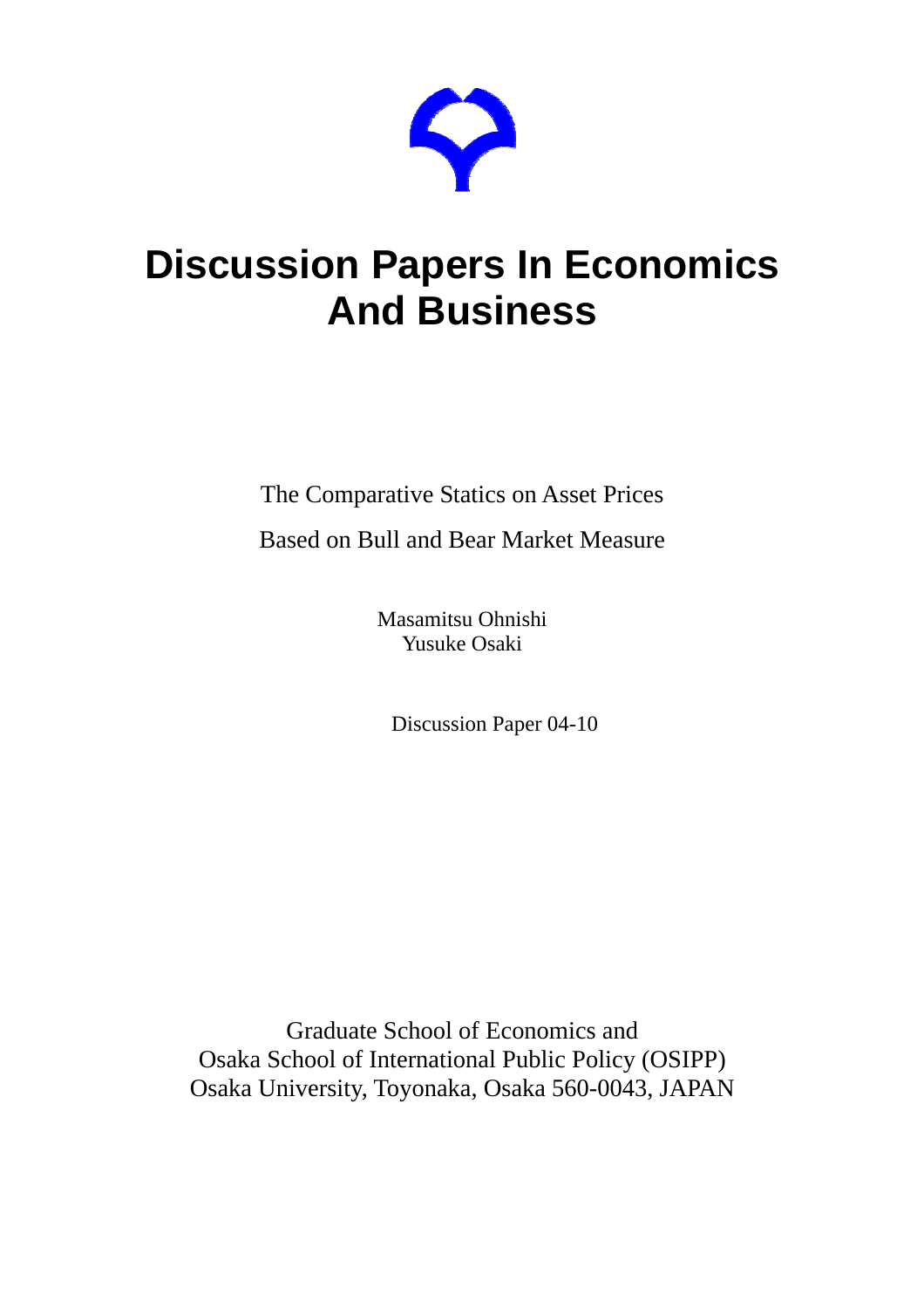# The Comparative Statics on Asset Prices Based on Bull and Bear Market Measure

Masamitsu Ohnishi Yusuke Osaki

Discussion Paper 04-10

May 2004

Graduate School of Economics and Osaka School of International Public Policy (OSIPP) Osaka University, Toyonaka, Osaka 560-0043, JAPAN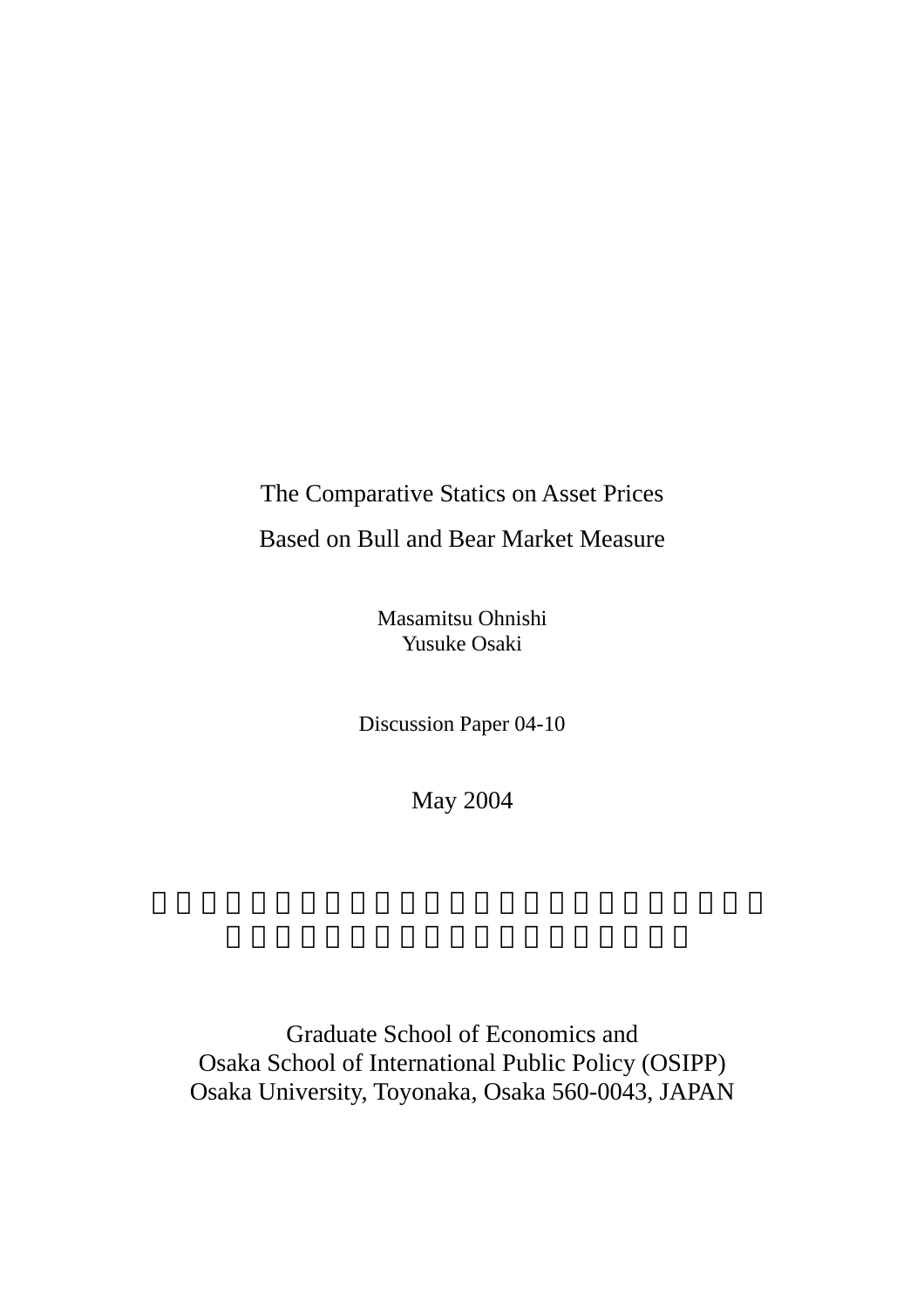# The Comparative Statics on Asset Prices Based on Bull and Bear Market Measure<sup>∗</sup>

#### Masamitsu Ohnishi † and Yusuke Osaki ‡

Abstract– For single–period complete financial asset markets with representative investors, we introduce a bull market measure for uncertain state occurrence and its associated ordering between representative investors in markets based on their marginal rate of substitution between equilibrium consumption allocations among possible states. These concepts combine and generalize the likelihood–ratio–dominance relation between probability prospects of state occurrence and the Arrow–Pratt ordering of risk aversion in expected utility settings. By analyzing the comparative statics for bull market effects on equilibrium asset prices, we derive some monotone properties of the risk–free rate and discounted prices of dividend–monotone assets.

Keywords– Bull and Bear Market Measure, Comparative Statics, Equilibrium Asset Price, Dividend–Monotone Asset, Total Positivity of Order 2

JEL Classification– D81, G12

<sup>∗</sup>An earlier version of this paper was presented at the 2002 annual meetings of the Japanese Association of Mathematical Sciences and the Japanese Finance Association. The authors would like to thank Marc Bremer, Kazuhiko Ohashi, Katsushige Sawaki and two anonymous referees for their comments and ¯ suggestions. Of course, all remaining errors are our responsibility.

<sup>†</sup>Graduate School of Economics, Osaka University, 1–7 Machikaneyama–machi, Toyonaka, Osaka 560– 0043, Japan, and Daiwa Securities Chair, Graduate School of Economics, Kyoto University, Yoshida– honmachi, Sakyo–ku, Kyoto 606–8501, Japan. E–mail: ohnishi@econ.osaka-u.ac.jp

<sup>‡</sup>Graduate School of Economics, Osaka University, 1–7 Machikaneyama–machi, Toyonaka, Osaka 560– 0043, Japan. E–mail: osakiyusuke@srv.econ.osaka-u.ac.jp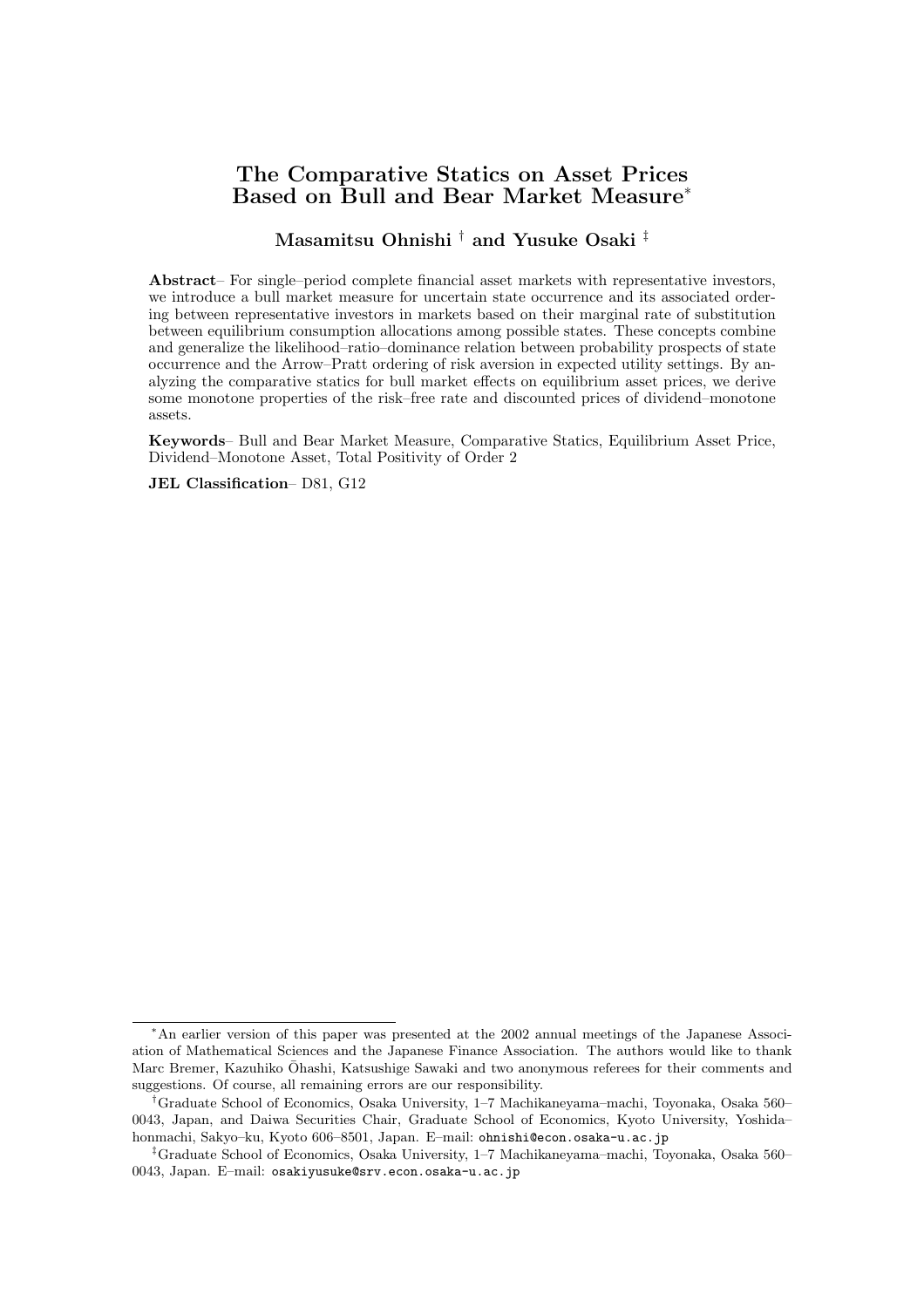# 1. Introduction

A great number of studies on the comparative statics for economic behaviors in uncertain economic environments have been done under expected utility settings. The most common problems are portfolio selections discussed in financial economics and the effects of stochastic dominance shifts on probability prospects of asset returns or shifts in risk aversion of investors on optimal portfolios, see e.g. Gollier [4].

One of the reasons why expected utility settings have been widely used for analysis of decision making under uncertainty is their easy tractability due to the decomposability of expected utilities into probability prospects (probability distributions) of risks and attitudes toward risks (von Neumann and Morgenstern (vN–M) or Bernoulli utility functions, [19]). However, there are many critical discussions regarding the validity of expected utility settings, see e.g. Machina [12, 13].

When we adopt the expected utility settings for modeling of decision making under uncertain economic environments, comparative static analysis for the effects of changes in probability prospects and/or attitudes toward risks become of great interests. There have been many studies on these respective subjects since the publication of the seminal papers by Rothschild and Stiglitz [17, 18] for the former and Arrow [1] and Pratt [16] for the latter. However, only few papers are devoted to comparative static studies in the frameworks of non–expected utilities.

In this paper, under non–expected utility settings, we analyze comparative statics for single–period complete financial asset markets with representative investors. We introduce a bull market measure for uncertain state occurrence and its associated ordering between representative investors in markets based on their marginal rate of substitution between equilibrium consumption allocations among possible states by using the  $TP_2$  (Totally Positive of Order 2) concept<sup>4)</sup>. This concept can be combined and generalized with the likelihood–ratio–dominance (LRD) relation between probability prospects of state occurrence (Milgrom [14]) and the Arrow–Pratt ordering of risk aversion (Arrow [1] and Pratt [16]) in expected utility settings. Therefore, our results are extensions of the previous results obtained by Milgrom [14] and Ohnishi [15]. Milgrom [14] examined the effects of LRD shifts in the probability prospect of the representative investor on the risky asset in a financial market with one risk–free and one risky assets, that is, a market where the 1–fund separation theorem holds. Ohnishi [15] derived some monotone properties for the effects of the LRD shifts in probability prospect or changes in the Arrow–Pratt risk aversion of the representative investor in a complete financial market with multiple assets.

This paper is organized as follows. In Section 2, we consider a single period asset market model with the representative investor, and examine equilibrium asset prices in this market. In Section 3, we introduce a bull and bear market measure and its associated ordering by using the  $TP_2$  concept. In Section 4, we analyze the comparative statics for the bull market effects on equilibrium asset prices, and show that dividend–monotone asset prices have some monotone properties.

# 2. Asset Market

Consider a standard single–period asset market model described as follows, see e.g. Duffie [3] and LeRoy and Werner [11]. This model has two dates indexed by  $t = 0, 1$ . The uncertainty is revealed at  $t = 1$  and is classified into one of S states, indexed by  $s =$  $1, \ldots, S$ . In the asset market, there are *I* investors indexed by  $i = 1, \cdots, I$ . Each investor i is characterized by his/her own utility function  $V^i : \mathbb{R}^S_+ \to \mathbb{R}$  and an initial endowment  $e^i = (e_1^i, \ldots, e_S^i)^\top \in \mathbb{R}_+^S$ . The utility function  $V^i$  exhibits investor *i*'s preference  $\succsim^i$ 

 $^{4)}TP_2$  is frequently called Log–Supermodularity in the theory of economics of uncertainty (see, e.g., Athey [2] and Gollier [4]). As for the details of the theory of Total Positivity (TP), see Karlin [7], and for its economic and financial applications, see Jewitt [5, 6], Kijima and Ohnishi [8, 9, 10].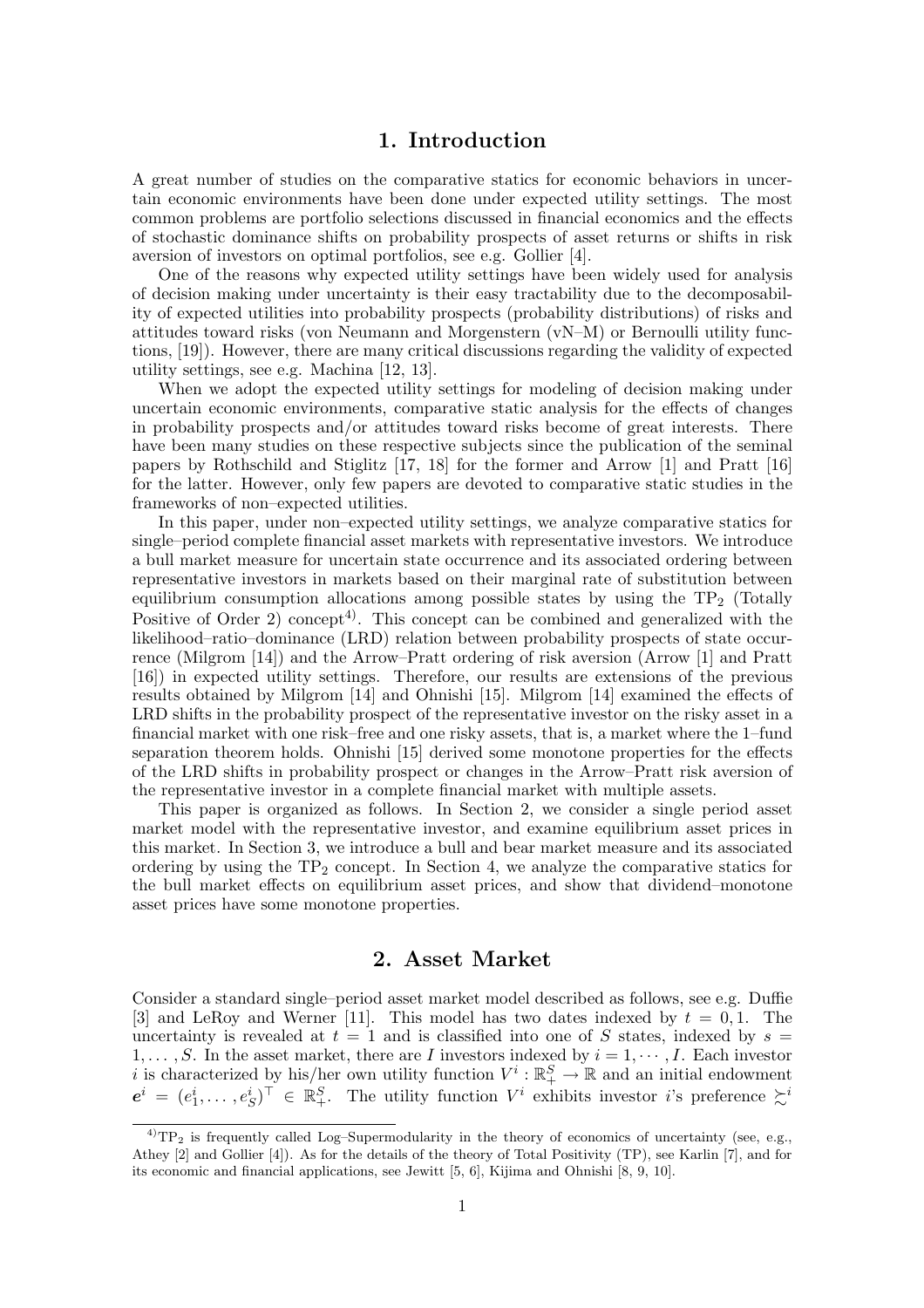concerning a consumption allocation  $c^i = (c_1^i, \ldots, c_S^i)^\top \in \mathbb{R}_+^S$  for  $t = 1$  which is planned at  $t = 0$ . We assume that the utility function  $V^i$  is strictly increasing and strictly concave<sup>5</sup>). Notice that we generally consider non–expected utility functions, some comments on a reduction to the cases of expected utilities are considered in Section 3.2.

The asset market trades N assets indexed by  $n = 1, \cdots, N$ , and they are characterized by an  $S \times N$  dividend matrix  $D = (d_{sn}; s = 1, \dots, S, n = 1, \dots, N)$ , where  $d_{sn}$  is the amount of the dividend which asset n pays in state s at  $t = 1$ . We assume that the asset market is frictionless and competitive. Further, we assume that the asset market is complete. That is, the rank of the dividend matrix equals the number of states: rank( $D$ ) = S. We also assume that the asset market does not admit any arbitrage opportunities. That is, there are no portfolios  $\mathbf{h} = (h_1, \dots, h_N)^\top \in \mathbb{R}^N$  satisfying either of the following two conditions:

$$
\langle q, h \rangle \le 0; \quad Dh \ge 0 \text{ and } Dh \ne 0 \tag{1}
$$

or

$$
\langle q, h \rangle < 0; \quad Dh \geq 0,\tag{2}
$$

where  $\boldsymbol{q} = (q_1, \dots, q_N)^\top \in \mathbb{R}_{++}^N$  are asset prices. In the theory of asset pricing, it is widely known that if the asset market does not admit arbitrage opportunities and is complete, then there exists a unique price system, Arrow–Debreu securities or state securities. The Arrow–Debreu security  $s (= 1, \ldots, S)$  or state s security pays one unit of dividend when state s occurs at  $t = 1$  and nothing elsewhere. We call the prices of the Arrow–Debreu securities, state prices and denote them as  $\psi = (\psi_1, \dots, \psi_S)^\top \in \mathbb{R}^S_{++}$ .

In the asset market, every investor  $i$  will maximize his/her utility from a consumption allocation  $c^i = (c_1^i, \ldots, c_S^i)^\top$  for  $t = 1$  which is planned at  $t = 0$  by purchasing a portfolio  $\mathbf{h}^i = (h_1^i, \dots, h_N^i)^\top$ . Then, the utility maximization problem of agent i is represented as follows:

$$
\begin{array}{ll}\n\text{Maximize} & V^i(\mathbf{c}^i) \\
\mathbf{c}^i \cdot \mathbf{h}^i\n\end{array} \tag{3}
$$

subject to  $e^{i} + Dh^{i} = c^{i}$  $,$  (4)

$$
\langle \bm{q}, \bm{h}^i \rangle = 0. \tag{5}
$$

We can rewrite the above problem by state prices as follows:

$$
\underset{\mathbf{c}^i}{\text{Maximize}} \qquad V^i(\mathbf{c}^i) \tag{6}
$$

subject to 
$$
\langle \psi, c^i \rangle = \langle \psi, e^i \rangle. \tag{7}
$$

The constraints of the above optimization problems are equalities because the utility function  $V^i$  is assumed to be strictly increasing.

Next, we define the representative investor in the asset market. The representative investor has the utility function  $U$  defined as follows:

$$
U(\mathbf{c}) := \sup_{\mathbf{c}^1,\cdots,\mathbf{c}^I} \left\{ \sum_{i=1}^I \lambda^i V^i(\mathbf{c}^i) \middle| \sum_{i=1}^I \mathbf{c}^i = \mathbf{c} \right\}, \quad \mathbf{c} \in \mathbb{R}_+^S
$$
 (8)

where  $\lambda^i \geq 0$ ,  $i = 1, \dots, I$ ; is investor is weight. At this time, it is widely known that the representative investor's utility function is strictly increasing and strictly concave when

 $^{5)}$ In this paper, the terms "increasing" and "decreasing" are used in the weak sense, that is, "increasing" means "nondecreasing" and "decreasing" means "nonincreasing".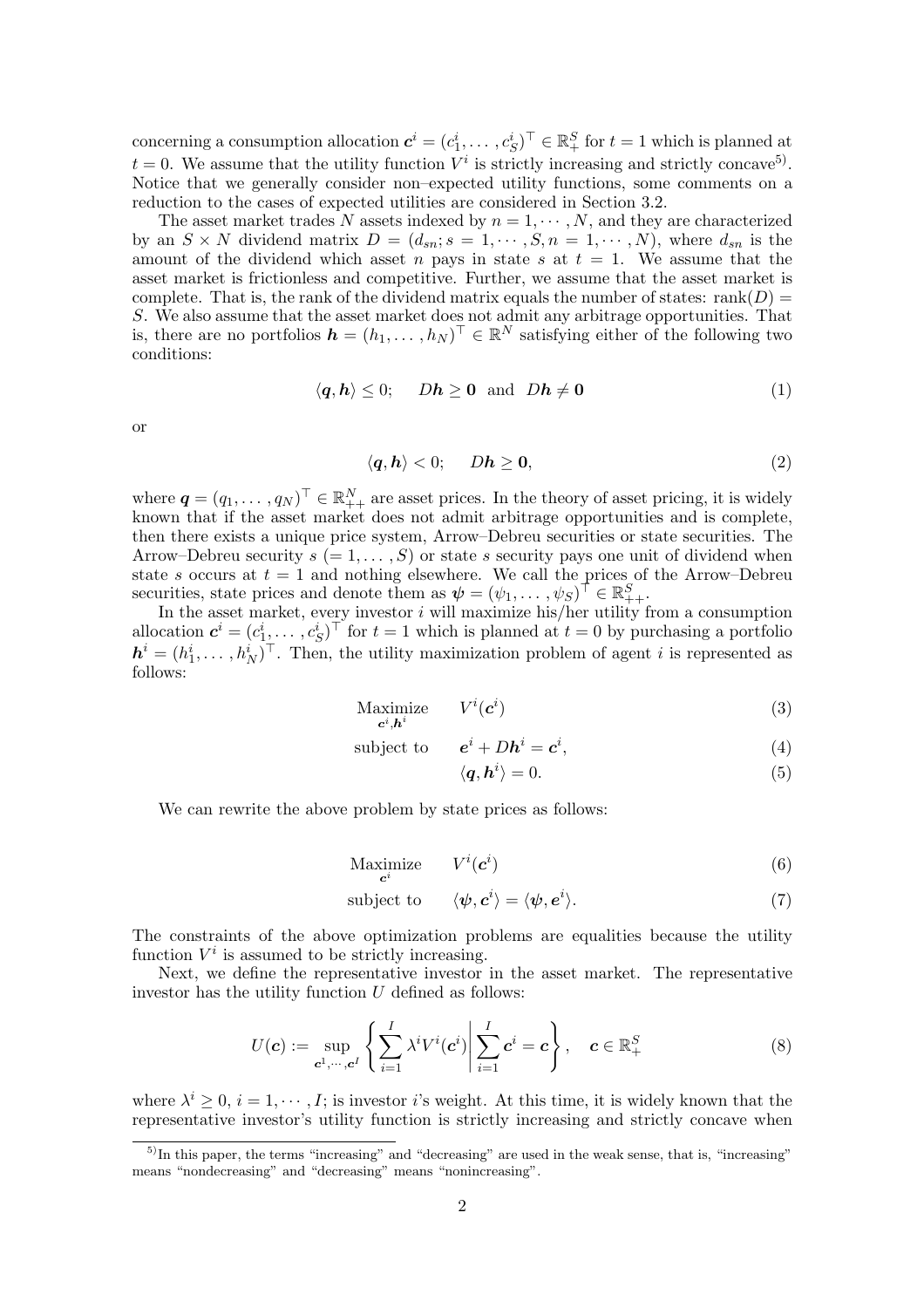every investor i's utility function  $V^i$  is strictly increasing and strictly concave. Thus, the constraint  $\sum_{i=1}^{I} c^{i} = c$  is an equality. We denote the aggregated endowment:  $e =$ <br> $\sum_{i=1}^{I} c^{i} = c$  is an equality. We denote the aggregated endowment:  $e =$  $\sum_{i=1}^{I} e^{i}$ . Then the representative investor is characterized by his/her utility function  $\overline{U}$ :  $\mathbb{R}^S_+ \to \mathbb{R}$  and the initial endowment  $e \in \mathbb{R}^S_+$ . In the equilibrium, we consider the utility maximization problem of the representative investor in the asset market as follows:

$$
\underset{\mathbf{c}}{\text{Maximize}} \qquad U(\mathbf{c}) \tag{9}
$$

subject to  $\langle \psi, c \rangle = \langle \psi, e \rangle.$  (10)

Under this set–up, the representative investor's consumption allocation is equal to the aggregated endowment:  $c = e$ , in the equilibrium of asset market. Then, by the first order conditions for optimality of the optimization problem (9), (10), state prices  $\psi_s$ ,  $s = 1, \ldots, S$  in the equilibrium are represented as follows:

$$
\psi_s = \frac{\partial_s U(\boldsymbol{e})}{\sum_{s=1}^S e_s \partial_s U(\boldsymbol{e})}, \quad s = 1, \dots, S,
$$
\n(11)

where

$$
\partial_s U(\mathbf{c}) := \frac{\partial U}{\partial c_s}(\mathbf{c}), \quad \mathbf{c} \in \mathbb{R}_+^S \tag{12}
$$

is the marginal utility function from consumption  $c_s$  in state  $s (= 1, \ldots, S)$  at  $t = 1$ .

The equilibrium price  $q$  of an arbitrary asset or asset portfolio whose dividend in state  $s (= 1, \ldots, S)$  at  $t = 1$  is  $d_s$ , is represented as follows:

$$
q = \sum_{s=1}^{S} d_s \psi_s.
$$
\n(13)

The equilibrium price  $q_f$  of the risk–free asset and the risk–free rate  $R_f$  are evaluated as follows:

$$
q_f = \sum_{s=1}^{S} \psi_s = \frac{\sum_{s=1}^{S} \partial_s U(e)}{\sum_{s=1}^{S} e_s \partial_s U(e)}; \quad R_f = \frac{1}{q_f} = \frac{1}{\sum_{s=1}^{S} \psi_s} = \frac{\sum_{s=1}^{S} e_s \partial_s U(e)}{\sum_{s=1}^{S} \partial_s U(e)}.
$$
(14)

If we define

$$
\beta_s := \frac{\psi_s}{\sum_{s=1}^S \psi_s} = R_f \psi_s = \frac{\partial_s U(e)}{\sum_{s=1}^S \partial_s U(e)}, \quad s = 1, \dots, S,
$$
\n(15)

then we can consider  $\boldsymbol{\beta} = (\beta_1, \dots, \beta_S)^\top$  as a probability vector (or a probability mass function) since  $\beta_s \geq 0$ ,  $s = 1, \dots, S$ ; and  $\sum_{s=1}^S \beta_s = 1$ . In the arbitrage pricing theory,  $\boldsymbol{\beta} = (\beta_1, \cdots, \beta_S)^{\top}$  is called the risk neutral probability measure or equivalent martingale measure. By rewriting eq. (13), we obtained the risk neutral evaluation formula for the equilibrium price of an arbitrary asset whose value in state  $s (= 1, \dots, S)$  is  $d_s$ , as follows:

$$
q = \frac{1}{R_f} \sum_{s=1}^{S} \beta_s d_s = q_f \sum_{s=1}^{S} \beta_s d_s.
$$
 (16)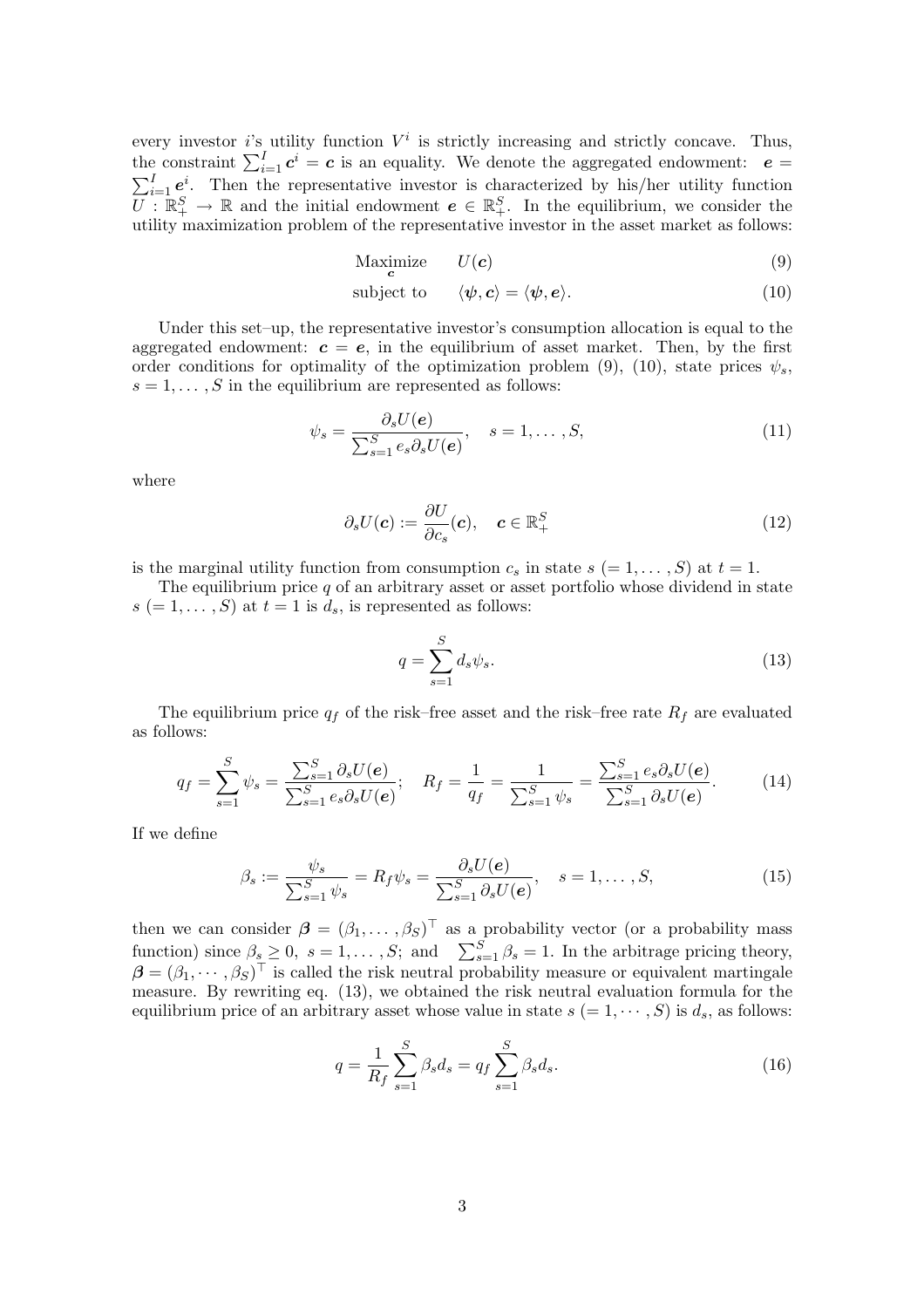# 3. Bull and Bear Market

#### 3.1 Definition

In the previous section, we see that an asset market is characterized by a representative investor j. So we call an asset market with a representative investor  $j (= 1, 2)$ , as market j, where representative investor j is characterized by his/her utility function  $\hat{U}^j : \mathbb{R}^S_+ \to \mathbb{R}$ and an aggregated endowment  $e = \sum_{i=1}^{N}$  $_{i=1}^{I}e^{i}$ . In this and following sections, without any  $\log$  loss of generality, we assume that an aggregated endowment is monotone increasing in the state number:

$$
e_1 \le \ldots \le e_S. \tag{17}
$$

Now we characterize different attitude to the asset market to introduce the desirability to states. We reinterpret the marginal utility in state s:  $\partial_s U(\mathbf{e})$  to be the measure of the desirability to state s. We call the marginal utility in state s to be reinterpreted, bull and bear market measure. Note that the consumption allocation  $c$  of the representative investor with strictly increasing utility function is equal to the aggregated endowment e. Note also that the aggregated endowment is assumed to be monotone increasing in the state numbers:  $e_1 \leq \ldots \leq e_s$ . We now introduce an ordering relation between asset markets. We say that the asset market is more bullish (or more bearish), if the more bullish (more bearish) asset market prefer the state with higher (lower) consumption allocation than the less bullish (less bearish) asset market. To get more precise expression, we use the common economic concept of marginal rate of substitution of consumption allocation to state m for consumption allocation to state  $l$ , which is defined as the ratio of their marginal utilities:

$$
\text{MRS}_{ml}(e) := \frac{\partial_m U(e)}{\partial_l U(e)}, \quad 1 \le l \le m \le S; \ e \in \mathbb{R}_+^S. \tag{18}
$$

Note that  $e_l \le e_m$  for  $1 \le l \le m \le S$  by the assumption on the aggregated endowment. Then eq. (18) expresses the amount of lower consumption allocation that the investor must be given to compensate him/her for one unit marginal reduction in higher consumption allocation m. That is, eq.  $(18)$  is the relative evaluation of an additional consumption allocation with higher consumption state  $m$  measured by that at state  $l$  with lower consumption. In this preparation, we define that for two markets 1 and 2, market 2 is more bullish than market 1 if the following inequality holds:

$$
\mathrm{MRS}_{ml}^1(\boldsymbol{e}) := \frac{\partial_m U^1(\boldsymbol{e})}{\partial_l U^1(\boldsymbol{e})} \le \frac{\partial_m U^2(\boldsymbol{e})}{\partial_l U^2(\boldsymbol{e})} =: \mathrm{MRS}_{ml}^2(\boldsymbol{e}), \quad 1 \le l \le m \le S; \ \boldsymbol{e} \in \mathbb{R}_+^S. \tag{19}
$$

Hence, eq. (19) tells us relative evaluations in more bullish markets at the higher state m are higher than those in less bullish markets. We redefine the ordering of bull market, eq. (19) by the use of  $TP_2$  (Totally Positive of Order 2) concept.

Definition 3.1. Market 2 is said to be more bullish (less bearish) than market 1 (or market 1 is said to be more bearish (less bullish) than market 2) at aggregated endowment  $e \in \mathbb{R}_{+}^{S}$  if and only if the function  $\partial_{s}U^{j}(e)$  is TP<sub>2</sub> with respect to  $s = 1, \cdots, S$  and  $j = 1, 2$ , that is,

$$
\begin{vmatrix} \partial_l U^1(e) & \partial_m U^1(e) \\ \partial_l U^2(e) & \partial_m U^2(e) \end{vmatrix} \ge 0, \quad 1 \le l \le m \le S.
$$
\n(20)

 $\Box$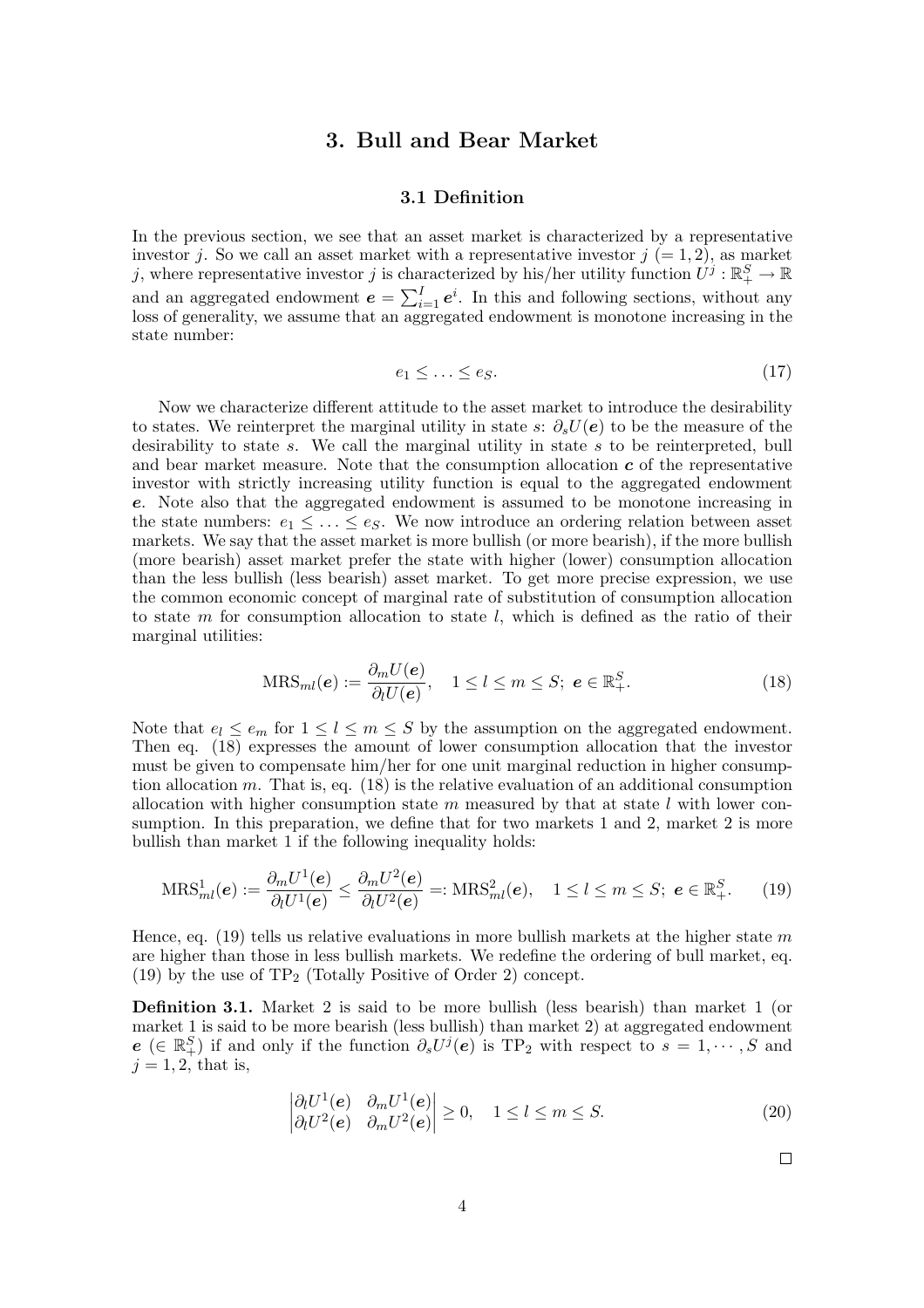#### 3.2 The Case of Expected Utility

Until now, we consider  $U:\mathbb{R}^S_+\to\mathbb{R}$  to be a non-expected utility function. In this subsection, we assume, for a special case,  $U : \mathbb{R}^S_+ \to \mathbb{R}$  has an expected utility representation:

$$
U(\mathbf{c}) = \sum_{s=1}^{S} \pi_s u(c_s), \mathbf{c} \in \mathbb{R}^S_+, \tag{21}
$$

where  $\boldsymbol{\pi} = (\pi_1, \dots, \pi_S)^\top$  is a probability vector consisting of a probability prospect  $\pi_s$ that state s occurs at  $t = 1$  with  $\pi_s \geq 0$ ,  $s = 1, \ldots, S$ ,  $\sum_{s}^{S}$  $s_{s=1}^S \pi_s = 1$ , and  $u : \mathbb{R}_+ \to \mathbb{R}$  is a von Neumann–Morgenstern (vN–M) (or Bernoulli) utility function. We further assume that an investor is risk–averse:  $u' > 0, u'' \leq 0$ . Since a utility function  $U : \mathbb{R}^S_+ \to \mathbb{R}$  with an expected utility representation is linear in probability, we can decompose it into two parts: a probability prospect  $\pi$  and an attitude toward risk represented by a vN–M utility function  $u$ . The effects of the former are investigated with the application of the theory of stochastic dominances, one of which is the likelihood–ratio–dominance (LRD). For the latter, Arrow [1] and Pratt [16] consider that the attitude toward risk is represented by the degree of concavity of vN–M utility function. This is called the Arrow–Pratt Absolute Risk Aversion (ARA). As discussed later, since effects of shifts in probability prospect  $\pi$  and changes in attitude toward risk on decision making, work in the same (opposite) direction, these concepts could be considered dual in the sense of  $TP_2$  (see Gollier [4]). The observation motivates our introduction of new bull and bear market concepts

We introduce the definition and properties of stochastic dominances used in this and following sections:

Definition 3.2 (Stochastic Dominances). Let  $\alpha^j = (\alpha_1^j)$  $i_1^j, \ldots, \alpha_{\xi}^j$  $S^{j}$ ,  $j = 1, 2$  be two probability vectors (or probability mass functions) on  $\{1, \ldots, S\}$ .

(1)  $\alpha^2$  dominates  $\alpha^1$  in the sense of likelihood–ratio–dominance (LRD) if  $\alpha_s^j$  is TP<sub>2</sub> (Totally Positive of Order 2) with respect to  $s = 1, \ldots, S$  and  $j = 1, 2$ , that is,

$$
\begin{vmatrix} \alpha_l^1 & \alpha_m^1 \\ \alpha_l^2 & \alpha_m^2 \end{vmatrix} \ge 0, \quad 1 \le l \le m \le S.
$$
 (22)

In this case, we write this as  $\alpha^1 \leq_{\text{LRD}} \alpha^2$ .

(2)  $\alpha^2$  dominates  $\alpha^1$  in the sense of First order Stochastic Dominance (FSD) if

$$
\sum_{s=k}^{S} \alpha_s^1 \ge \sum_{s=k}^{S} \alpha_s^2, \quad k = 1, \dots, S. \tag{23}
$$

In this case, we write this as  $\alpha^1 \leq_{\text{FSD}} \alpha^2$ .

The following theorem is well known in the theory of stochastic dominances. For details see, e.g., Kijima and Ohnishi [8].

**Theorem 3.1.** Let  $\boldsymbol{\alpha}^{j} = (\alpha_1^{j})$  $i_1^j,\ldots,\alpha_S^j$  $(S<sup>j</sup>), j = 1, 2$  be two probability vectors (or probability mass functions) on  $\{1, \ldots, S\}$ . We have the followings:

- (1)  $\alpha^1 \leq_{\text{LRD}} \alpha^2$  implies  $\alpha^1 \leq_{\text{FSD}} \alpha^2$ .
- (2)  $\alpha^1 \leq_{\text{FSD}} \alpha^2$  holds if and only if, for any S-dimensional vector  $\boldsymbol{f} = (f_1, \dots, f_S)$  with increasing components  $(f_1 \leq \ldots \leq f_s)$ , we have

$$
\sum_{s=1}^{S} \alpha_s^1 f_s \le \sum_{s=1}^{S} \alpha_s^2 f_s. \tag{24}
$$

 $\Box$ 

 $\Box$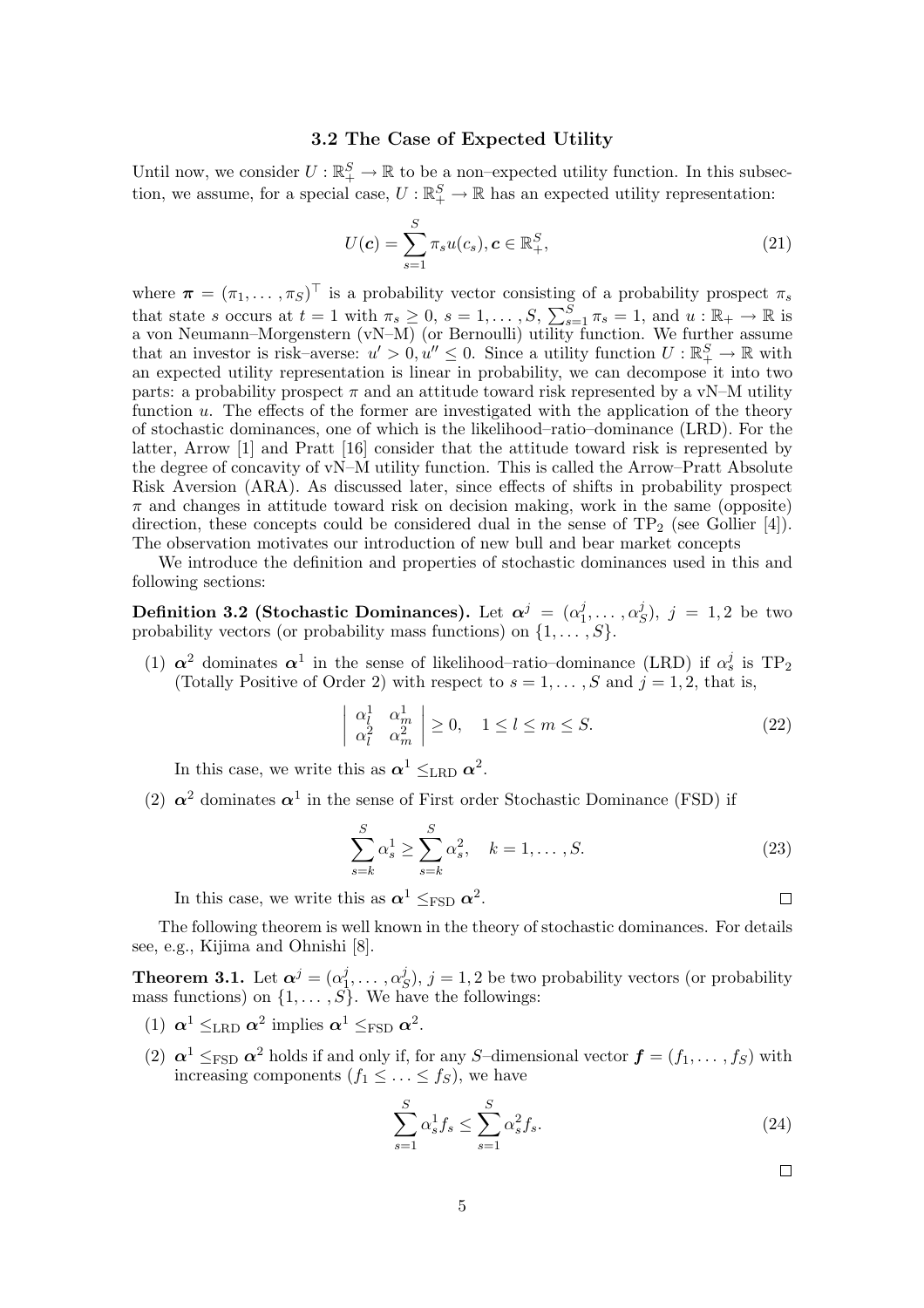Next, introduce the definition and properties of Arrow–Pratt ordering of risk aversion. Define the Absolute Risk Aversion  $(ARA)$  of u in the Arrow–Pratt sense by

$$
A(x;u) := -\frac{u''(x)}{u'(x)} \quad (\ge 0). \tag{25}
$$

**Definition 3.3.** Let  $u^j$   $(u^{j'} > 0, u^{j''} \leq 0), j = 1, 2$  be twice differentiable vN–M utility functions of two risk averters, defined on a common open interval of the real line R. If it holds that

$$
A(x;u^{1}) = -\frac{u^{1}''(x)}{u^{1}(x)} \ge -\frac{u^{2}''(x)}{u^{2}(x)} = A(x;u^{2}), \quad \forall x,
$$
\n(26)

then  $u^1$  is said to be more risk averse than  $u^2$  ( $u^2$  is said to be more risk tolerant than  $u<sup>1</sup>$ ) in the sense of APRA (Arrow–Pratt Risk Aversion) and in this case, we write this as  $u^1 \geq_{APRA} u^2$ .  $\Box$ 

In previous works (e.g., Jewitt [5, 6], Kijima and Ohnishi [9]), the ordering of ARA in the Arrow–Pratt sense is characterized by the TP<sub>2</sub> concept:  $u^1 \geq_{APRA} u^2$  if and only if:

$$
\left| \begin{array}{ll} u^{1\prime}(x) & u^{1\prime}(y) \\ u^{2\prime}(x) & u^{2\prime}(y) \end{array} \right| \ge 0, \quad x \le y,\tag{27}
$$

that is,  $u^{j'}(x)$  is TP<sub>2</sub> with respect to  $j = 1, 2$  and x.

In the case of expected utility, marginal utility in state  $s$  is represented by

$$
\partial_s U(\mathbf{c}) = \pi_s u'(c_s), \quad s = 1, \dots, S; \ \mathbf{c} \in \mathbb{R}_+^S,
$$
\n
$$
(28)
$$

therefore the condition of Definition 3.1 is reduced to the followings:  $\pi_s^j u^{j'}(e_s)$  is TP<sub>2</sub> with respect to  $s = 1, \dots, S$  and  $j = 1, 2$ , i.e.,

$$
\left|\begin{array}{ll}\n\pi_l^1 u^{1\prime}(e_l) & \pi_m^1 u^{1\prime}(e_m) \\
\pi_l^2 u^{2\prime}(e_l) & \pi_m^2 u^{2\prime}(e_m)\n\end{array}\right| = \pi_l^1 u^{1\prime}(e_l) \pi_m^2 u^{2\prime}(e_m) - \pi_m^1 u^{1\prime}(e_m) \pi_l^2 u^{2\prime}(e_l) \ge 0, \quad 1 \le l \le m \le S. \tag{29}
$$

Each of the conditions  $\pi^1 \leq_{\text{LRD}} \pi^2$  and  $u^1 \geq_{\text{APRA}} u^2$  is generalized to

$$
\pi_l^1 u^{1\prime}(e_l) \pi_m^2 u^{2\prime}(e_m) - \pi_m^1 u^{1\prime}(e_m) \pi_l^2 u^{2\prime}(e_l) = \begin{vmatrix} \pi_l^1 u^{1\prime}(e_l) & \pi_m^1 u^{1\prime}(e_m) \\ \pi_l^2 u^{2\prime}(e_l) & \pi_m^2 u^{2\prime}(e_m) \end{vmatrix} \ge 0, \quad 1 \le l \le m \le S.
$$
 (30)

In other words, eq.  $(30)$  suggests a set of sufficient condition of Definition 3.2:

**Proposition 3.1.** Suppose that two probability prospects  $\pi^{j}$ ,  $j = 1, 2$  and two vN–M utility functions  $u^j : \mathbb{R}_+ \to \mathbb{R}$  satisfy the following two conditions:

(SD) In the sense of LRD,  $\pi^2$  dominates  $\pi^1$ , i.e.,  $\pi^1 \leq_{\text{LRD}} \pi^2$ ;

(RA) In the sense of APRA, market 1 is more risk averse than market 2, i.e.,  $u^1 \geq_{APRA} u^2$ . Then the conditions of Definition 3.1. are satisfied.  $\Box$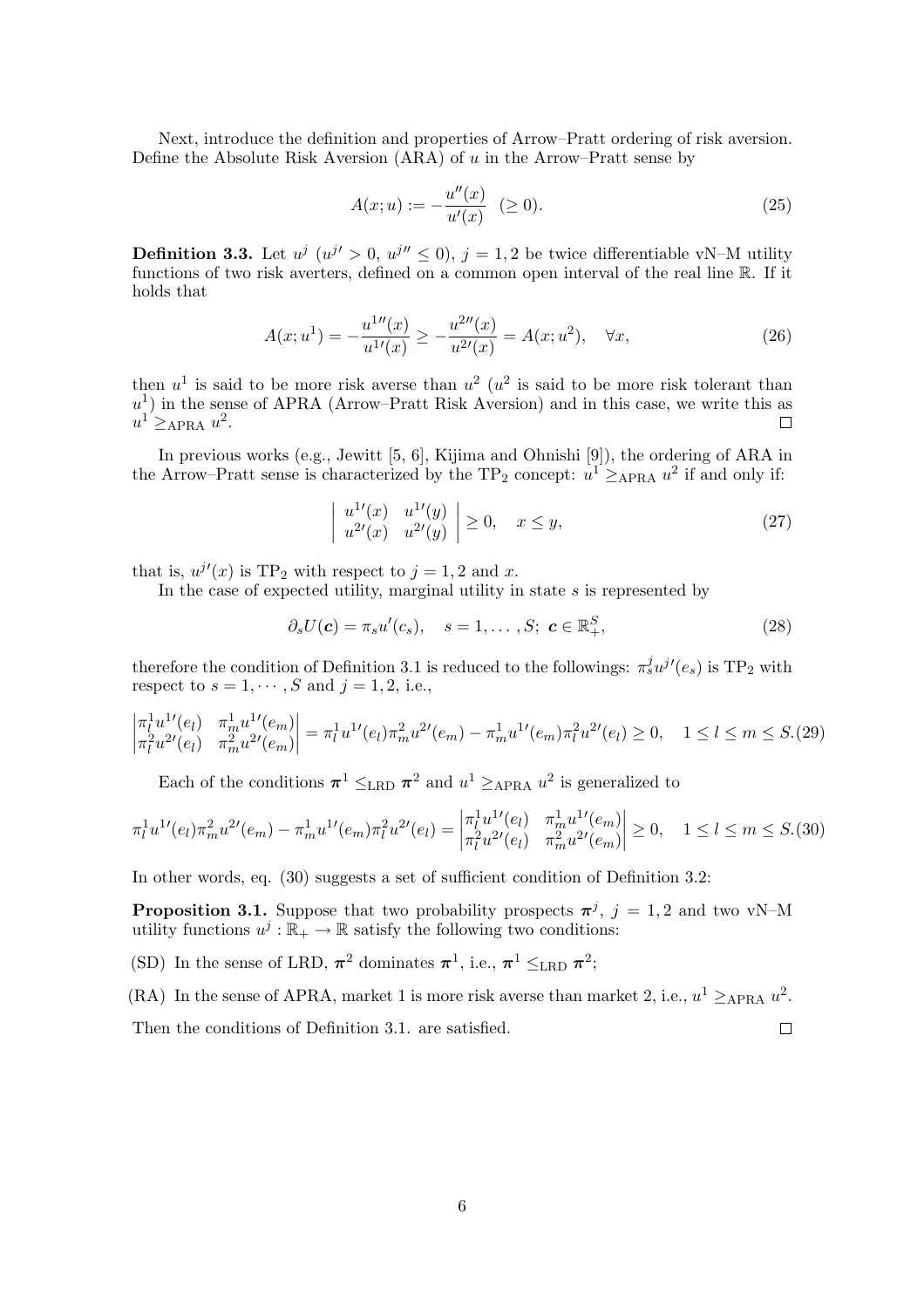# 4. Comparative Statics

In this section, we examine some comparative statics on equilibrium prices of three types of assets or asset portfolios as follows:

#### Definition 4.1.

- (RF) Assets and/or portfolios that pay one unit of consumption as a dividend in all states. That is, the asset whose dividend  $d_s$  in state s is 1 in every state  $s (= 1, \dots, S)$ , i.e.,  $d_1 = \cdots = d_s = 1$ . We call this type of assets risk–free assets;
- (MI) Assets and/or portfolios that pay dividends which are monotonic increasing in states, i.e.,  $d_1 \leq \cdots \leq d_S$ . We call this type of assets MI (Monotone Increasing) assets;
- (MD) Assets and/or portfolios that pay dividends which are monotonic decreasing in states, i.e.,  $d_1$  ≥ · · · ≥  $d_S$ . We call this type of assets MD (Monotone Decreasing) assets.  $\Box$

By eq. (14) in Section 2, the equilibrium price  $q_f$  of the risk–free asset and the risk–free rate  $R_f$  are evaluated as

$$
q_f = \sum_{s=1}^{S} \psi_s = \frac{\sum_{s=1}^{S} \partial_s U(e)}{\sum_{s=1}^{S} e_s \partial_s U(e)}; \quad R_f = \frac{1}{q_f} = \frac{1}{\sum_{s=1}^{S} \psi_s} = \frac{\sum_{s=1}^{S} e_s \partial_s U(e)}{\sum_{s=1}^{S} \partial_s U(e)}.
$$
(31)

In the remaining of this subsection, we consider two markets, market 1 and 2 for comparative static analysis and assume that market 2 is more bullish than market 1 (market 1 is more bearish than market 2). In this set–up, we obtain the following theorem:

Theorem 4.1. Suppose two markets and assume that one market is more bullish than the other market. Then, the risk–free rate in a more bullish market is higher than that in a less bullish market. Or equivalently, the equilibrium price of the risk–free asset in a more bullish market is lower than that in a less bullish market. That is, the following relations hold:

$$
R_f^1 \le R_f^2 \quad \text{ and } \quad q_f^1 \ge q_f^2. \tag{32}
$$

Proof. Define

$$
\alpha_s^j := \frac{\partial_s U^j(\mathbf{e})}{\sum_{s=1}^S \partial_s U^j(\mathbf{e})}, \quad j = 1, 2. \tag{33}
$$

Then, we can rewrite the risk–free rates by using  $\alpha_s^j$ ,  $s = 1, \cdots, S$  as:

$$
R_f^j = \sum_{s=1}^S \alpha_s^j e_s, \quad j = 1, 2. \tag{34}
$$

Notice that  $\boldsymbol{\alpha}^j = (\alpha_1^j)$  $j_1^j,\cdots,\alpha_S^j$  $(S^j)^{\top}, j = 1, 2$  are considered as probability vectors (or probability mass functions), since  $\alpha_s^j \geq 0$ ,  $s = 1, \dots, S;$   $\sum_{s=1}^{S_s}$  $\int_{s=1}^{S} \alpha_s^j = 1.$ 

Now we show that

$$
\frac{\alpha_s^2}{\alpha_s^1}
$$
 is monotone increasing in s. (35)

By definition of  $\alpha_s^j$ ,  $s = 1, \dots, S$ ,  $j = 1, 2$ , we have

$$
\frac{\alpha_s^2}{\alpha_s^1} = \frac{\sum_{s=1}^S \partial_s U^1(\mathbf{e})}{\sum_{s=1}^S \partial_s U^2(\mathbf{e})} \cdot \frac{\partial_s U^2(\mathbf{e})}{\partial_s U^1(\mathbf{e})}.
$$
\n(36)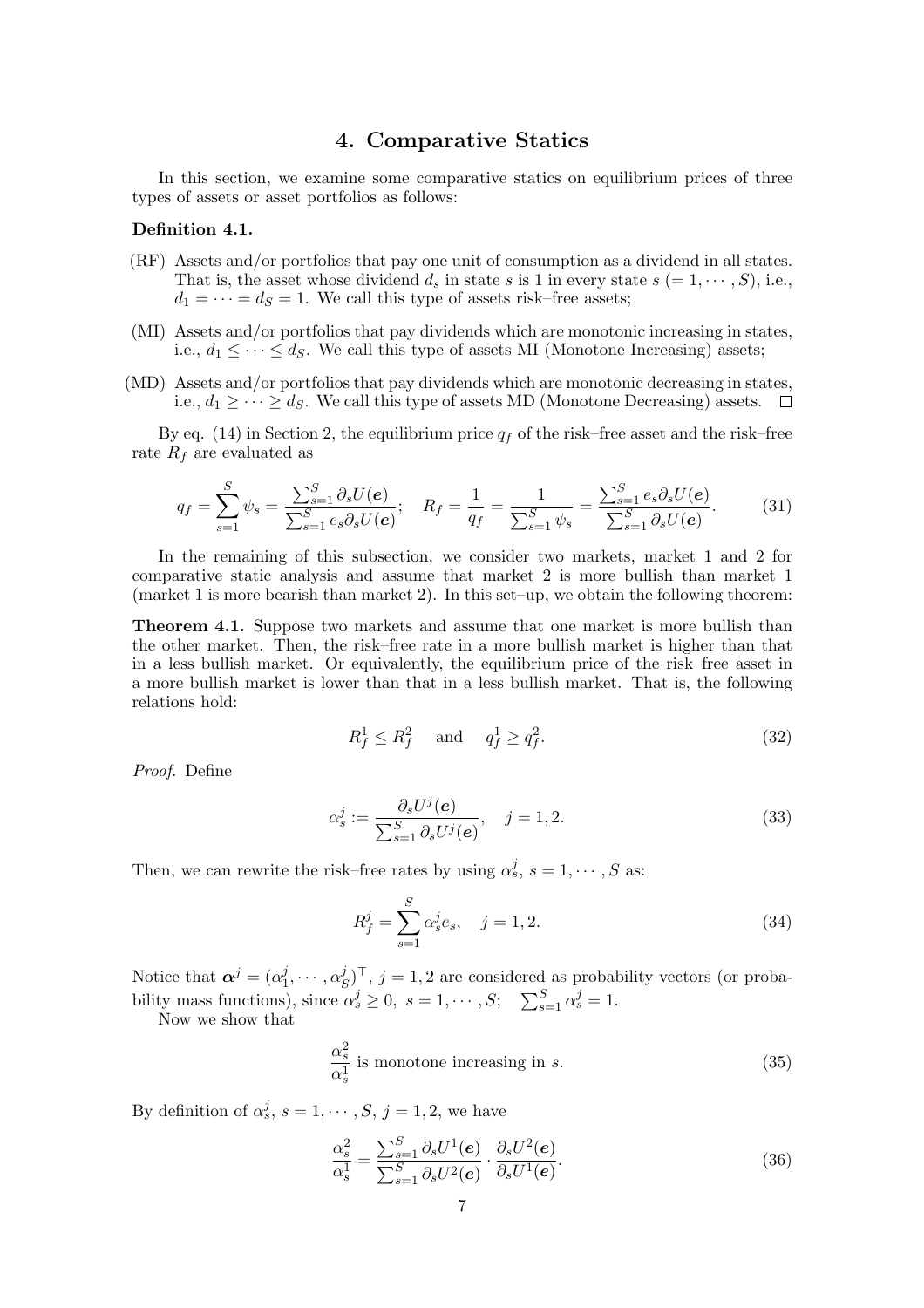Since, by Definition 3.1,

$$
\frac{\partial_l U^2(e)}{\partial_l U^1(e)} \le \frac{\partial_m U^2(e)}{\partial_m U^1(e)}, \quad 1 \le l \le m \le S,
$$
\n(37)

the second factor of the right hand side in eq. (36) is monotone increasing in s so that the likelihood ratio  $\alpha_s^2/\alpha_s^1$  is monotone increasing in s. Since  $\alpha^j$ ,  $j=1,2$  can be considered as probability vectors (or probability mass functions),  $\alpha^2$  dominates  $\alpha^1$  in the sense of LRD, i.e.,  $\alpha^1 \leq_{\text{LRD}} \alpha^2$ . In the previous section, we know that the stochastic order of LRD implies the stochastic order of FSD. We assume that  $e_1 \leq \ldots \leq e_S$  so that we obtain

$$
R_f^1 = \sum_{s=1}^{S} \alpha_s^1 e_s \le \sum_{s=1}^{S} \alpha_s^2 e_s = R_f^2,
$$
\n(38)

or equivalently,

$$
q_f^1 = \frac{1}{R_f^1} \ge \frac{1}{R_f^2} = q_f^2. \tag{39}
$$

 $\Box$ 

**Theorem 4.2.** Let us consider the risk–free asset as a numerare. The relative price of an MI (MD) asset in a more bullish (more bearish) market is higher than that in a less bullish (less bearish) market. That is, the following inequalities hold:

$$
\frac{q_{\rm MI}^1}{q_f^1} \le \frac{q_{\rm MI}^2}{q_f^2} \quad \text{while} \quad \frac{q_{\rm MD}^1}{q_f^1} \ge \frac{q_{\rm MD}^2}{q_f^2},\tag{40}
$$

where  $q_{\rm MI}^j$  and  $q_{\rm MD}^j$  are prices of an MI asset and MD asset, respectively. Proof. We define

$$
\beta_s := \frac{\psi_s}{\sum_{s=1}^S \psi_s} = R_f \psi_s = \frac{\partial_s U(\mathbf{e})}{\sum_{s=1}^S \partial_s U(\mathbf{e})}, \quad s = 1, \cdots, S,
$$
\n(41)

then we can consider  $\boldsymbol{\beta} = (\beta_1, \cdots, \beta_S)^\top$  as a probability vector (a probability mass function) since

$$
\beta_s \ge 0, \ s = 1, \cdots, S; \quad \sum_{s=1}^{S} \beta_s = 1.
$$
\n(42)

By eq.  $(16)$  of Section 2, an equilibrium relative price of an asset whose value in state s  $(= 1, \cdots, S)$  is  $d_s$ , can be evaluated as

$$
\frac{q}{q_f} = R_f q = R_f \sum_{s=1}^{S} d_s \psi_s = \sum_{s=1}^{S} \beta_s d_s.
$$
\n(43)

We can prove the theorem in a similar way to the proof of Theorem 4.1.

Here, MI (MD) assets are characterized below. MI (MD) assets have the property that more high dividends are realized when higher (lower) consumption allocations are realized. In other words, MI (MD) assets pay higher dividends in economic boom (slowdown). Finally, we give an economic interpretation of the result of Theorem 4.2. Definition 3.1 can be rewritten as;

$$
\text{MRS}_{ml}^1(e) \leq \text{MRS}_{ml}^2(e) \quad \text{and} \quad \text{MRS}_{lm}^1(e) \geq \text{MRS}_{lm}^2(e), \quad 1 \leq l \leq m \leq S; \ e \in \mathbb{R}_+^S, \tag{44}
$$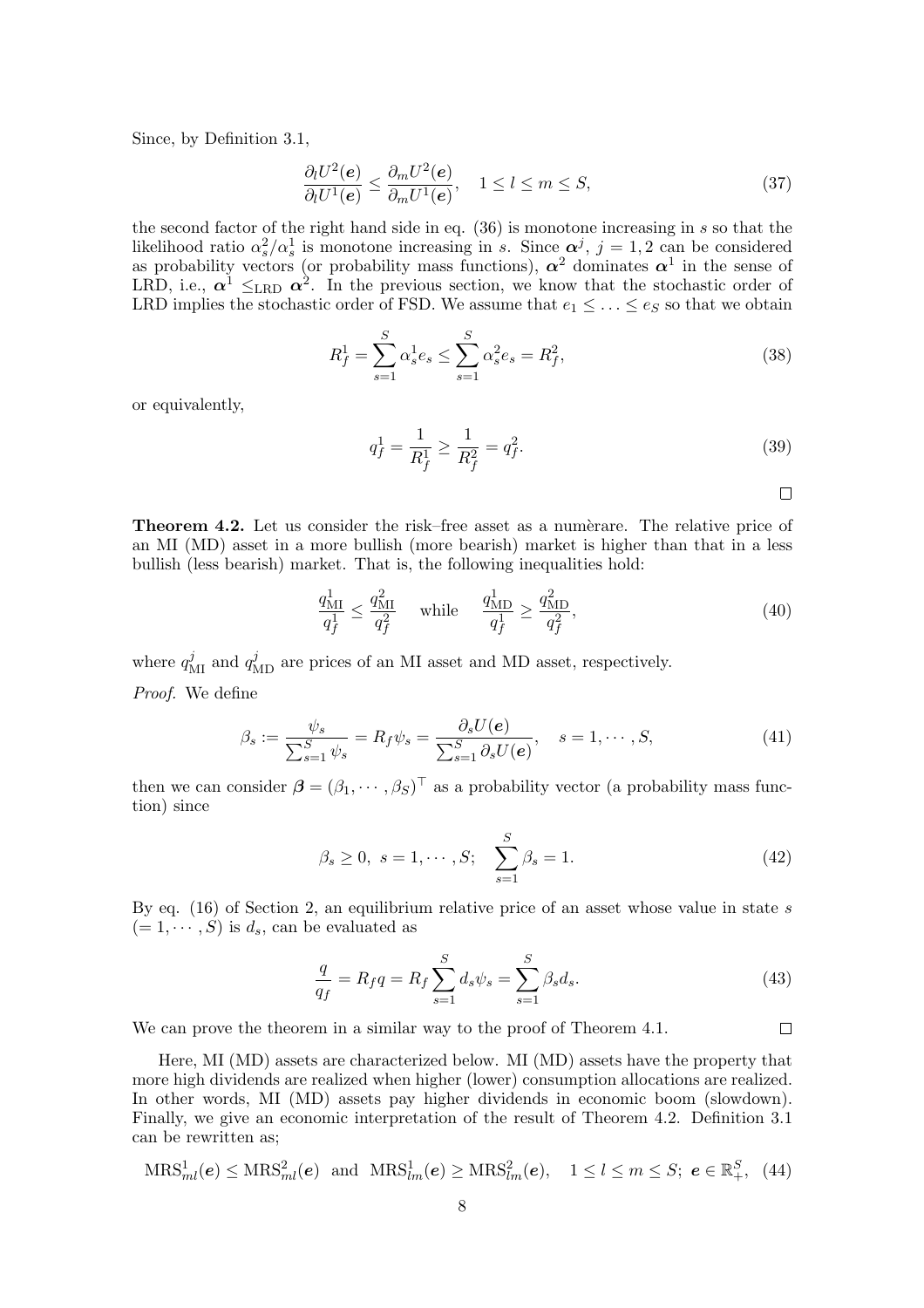where  $MRS_{ml(lm)}(e)$  is marginal rate of substitution of consumption allocation to state  $m(l)$  for consumption allocation to state  $l(m)$ . In other words, eq. (44) tells us the relative evaluation of an additional consumption allocation with higher (lower) consumption state  $m(l)$  measured by that at state  $l(m)$  with lower (higher) consumption of more bullish (more bearish) markets is higher than less bullish (less bearish) markets. From the assumption of dividends of MI (MD) assets, the demand of MI (MD) assets in more bullish (more bearish) markets is relatively higher than that in less bullish (less bearish) markets. Therefore the equilibrium price of MI (MD) assets in more bullish (more bearish) markets is higher than that in less bullish (less bearish) markets.

# 5. Concluding Remarks

For single–period complete financial asset markets with representative investors, we introduced a bull market measure for uncertain state occurrence and its associated ordering between representative investors in markets based on their marginal rate of substitution between equilibrium consumption allocations among possible states. By analyzing the comparative statics for bull market effects on equilibrium asset prices, we derive some monotone properties of the risk–free rate and discounted prices of dividend–monotone assets. These results are extensions of the previous results based on the likelihood–ratio– dominance relation between probability prospects of state occurrence and the Arrow–Pratt ordering of risk aversion under expected utility settings.